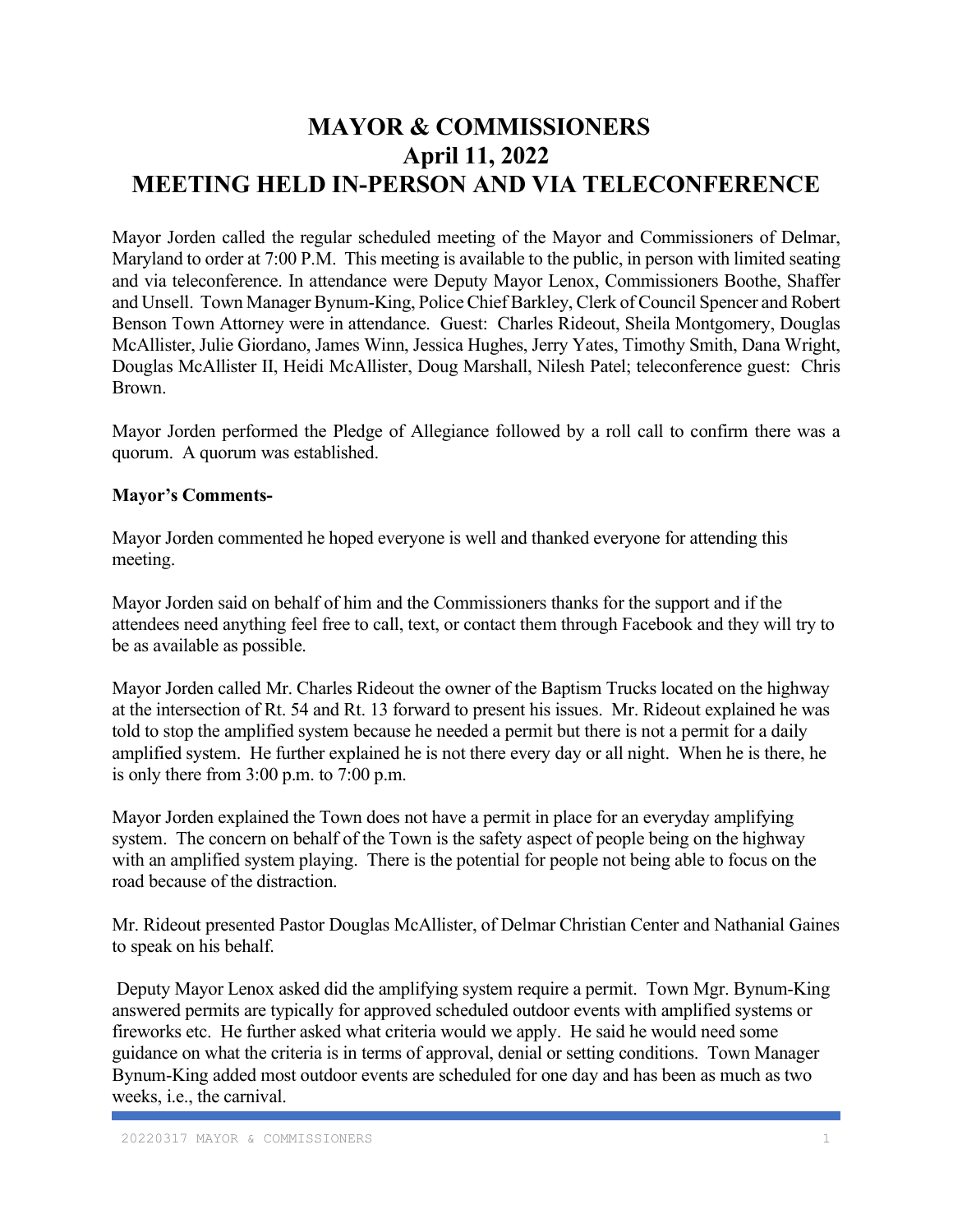Penny Glasgow commented she commended what Mr. Rideout was trying to do. She stated her concern is the safety at the stoplight. Ms. Glasgow mentioned that, Mr. Rideout said drunk drivers drive over to where he is located. She asked what about the drunk pedestrians trying to cross those four lanes of traffic. She further asked was he aware how many people have been killed trying to cross the four lanes of traffic or coming across from Wawa. Ms. Glasgow inquired if there is a safer area that he could use to avoid those potential tragedies. Mr. Rideout answered it will not matter where he goes people are still going to complain.

Mr. Jerry Yates asked if there is a law against what Mr. Rideout is doing. Mayor Jorden answered there is a noise problem.

Town Attorney Benson read Section III.B of Ordinance 700 (Noise Ordinance). Mr. Benson said that in accordance to the Ordinance, there is no restriction to prohibit him from operating at that location. He added however the amplified sound is to be at a level that should not travel beyond the property where it is set up and therein lies the problem.

Mayor Jorden said moving forward Mr. Rideout is allowed to be in that location with the understanding that the noise level has to be in the direct vicinity of the people on the property, not to distract the people that are driving by or disrupt the people living and conducting business in the surrounding areas of Town. Mr. Rideout agreed.

Mayor Jorden requested that Chief work with Mr. Rideout to reach a volume level that will be contained to the area that the amplified system is set up. Chief agreed to work with Mr. Rideout. Mayor Jorden reiterated that he does not want the volume to go up above the agreed level for any reason.

## Approval of Minutes

A motion was made, seconded, (Boothe/Unsell) and carried to approve the March 14, 2022 minutes as circulated by roll call vote of 5 Ayes.

#### Unfinished Business-

Mayor Jorden said we are trying to iron out the matter with TK Construction to get everyone on the same page.

Commissioner Shaffer inquired if the Fire Department had a chance to approve Ponds Edge II. Town Mgr. Bynum-King replied CDC Hardin did receive review confirmation from someone from the Fire Department, however she was not sure of the name. Commissioner Boothe replied they approved it per Deputy Chief Elliott.

#### New Business –

Mayor Jorden introduced Doug Marshall. Mr. Marshall said that he was present this evening to seek permission to display fireworks at the Heacook Festival on April 28<sup>th</sup>. He said the fireworks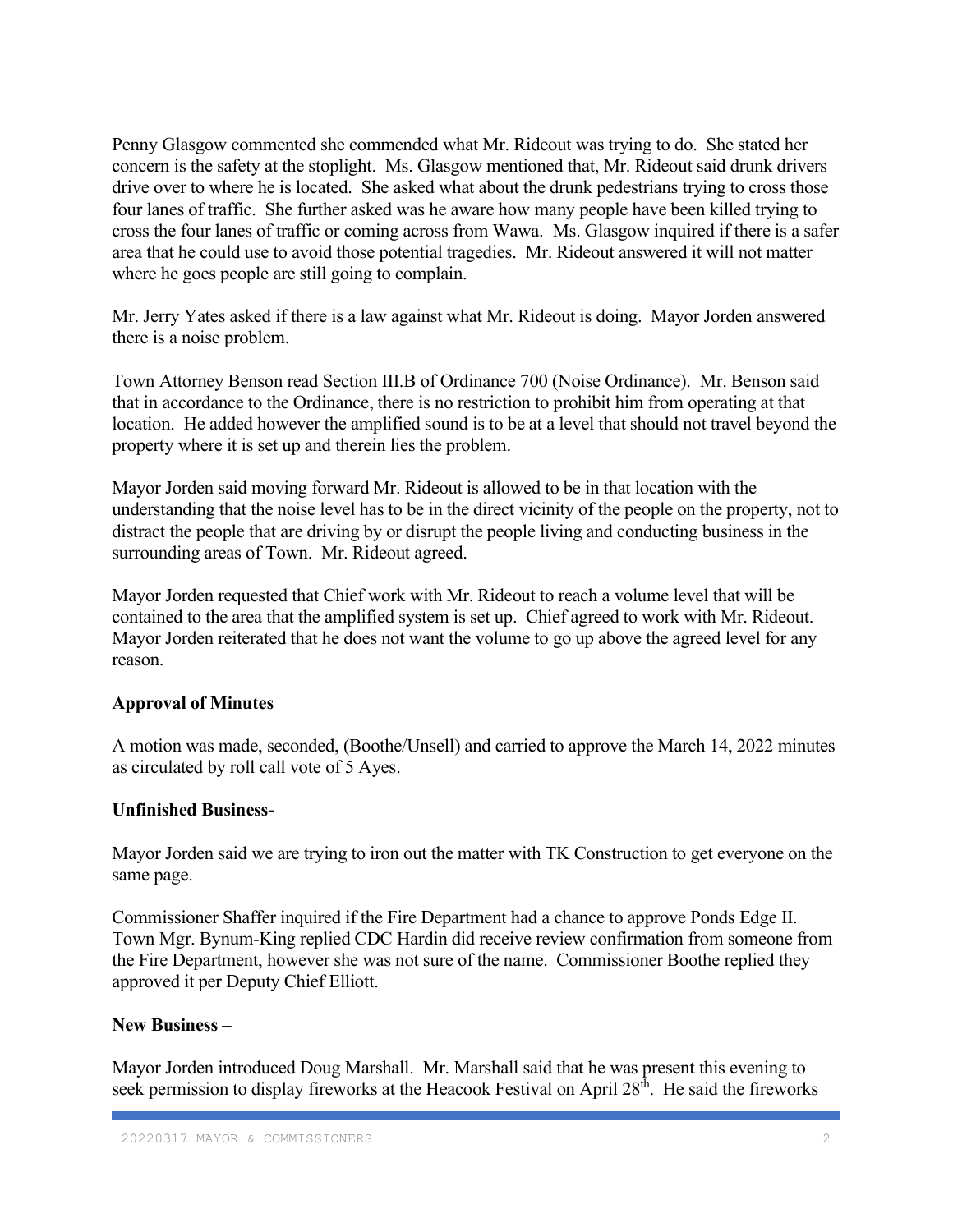show will go on for ten minutes, starts at 9:00 p.m. and will be done by 9:15 p.m. at the latest. The shells are limited to three-inches. The Fire Marshall blessed the fireworks. Commissioner Shaffer asked about the surrounding neighborhood being made aware of the festival and the planned fireworks. Mr. Marshall advised there was going to be notice provided and posted so arrangements could be made for their animals or small children. Commissioner Shaffer asked was that still in play? Mr. Marshall answered yes, we send out a broadcast notice to the HOA's of Yorkshire and Heron Ponds. Commissioner Shaffer said maybe we could put something on the Town's Facebook as well just so everybody is aware.

Mayor Jorden called for a motion to approve Display of Fireworks within the Town of Delmar, Permit #2022-001. A motion was made/seconded (Boothe/Unsell) and carried by roll call vote of 5 Ayes.

# Committee Reports:

## Police Chief's Report

Chief Barkley reported as follows: 1.) Currently the PD have 10 officers including the school resource officer and an officer for the DEA Task Force. There is one officer in the academy on schedule to graduate in June. 2.) Today there is a secondary round with the new recruits, and he is looking to put three in the next academy class in July. Chief expressed that they can safely train three new recruits at a time. 3.) Friday, April 8<sup>th</sup> members of the Delmar PD assisted the Wicomico County Sherriff's Office and Ocean View PD with an executed search and seizure warrant on Elizabeth Street. Both targets of that warrant were arrested. A small number of drugs and paraphilia were seized. 4.) The new website is up. 5.) Body worn cameras have arrived. They are trying to figure placement on the uniforms, making sure our policy is in order and everything we need to get started is in place. 6.) Chief will be in Washington, DC from May  $12<sup>th</sup>$  thru  $15<sup>th</sup>$ . Cpl. Heacook's name will be added to the National Memorial.

Chief said he would assist Mr. Rideout in any way he could to establish a good volume level for his amplified sound system.

Mayor Jorden asked what would be the timeframe of getting the body worn cameras functioning for the officers? Chief answered he expects to have cameras on some of the officers this week but we need to work out placement and how to fit them to stay in place on the uniforms.

Chief informed everyone of the vandalism issues at St. Stephens Cemetery around the 12<sup>th</sup> Street area. He said someone is pushing headstones off of the platforms. Mayor Jorden asked for everyone to keep an eye out for the vandalism.

Code Enforcement Officer Report - The report is included in the mail packets.

Public Works – The report is included in the mail packets.

Utility Commission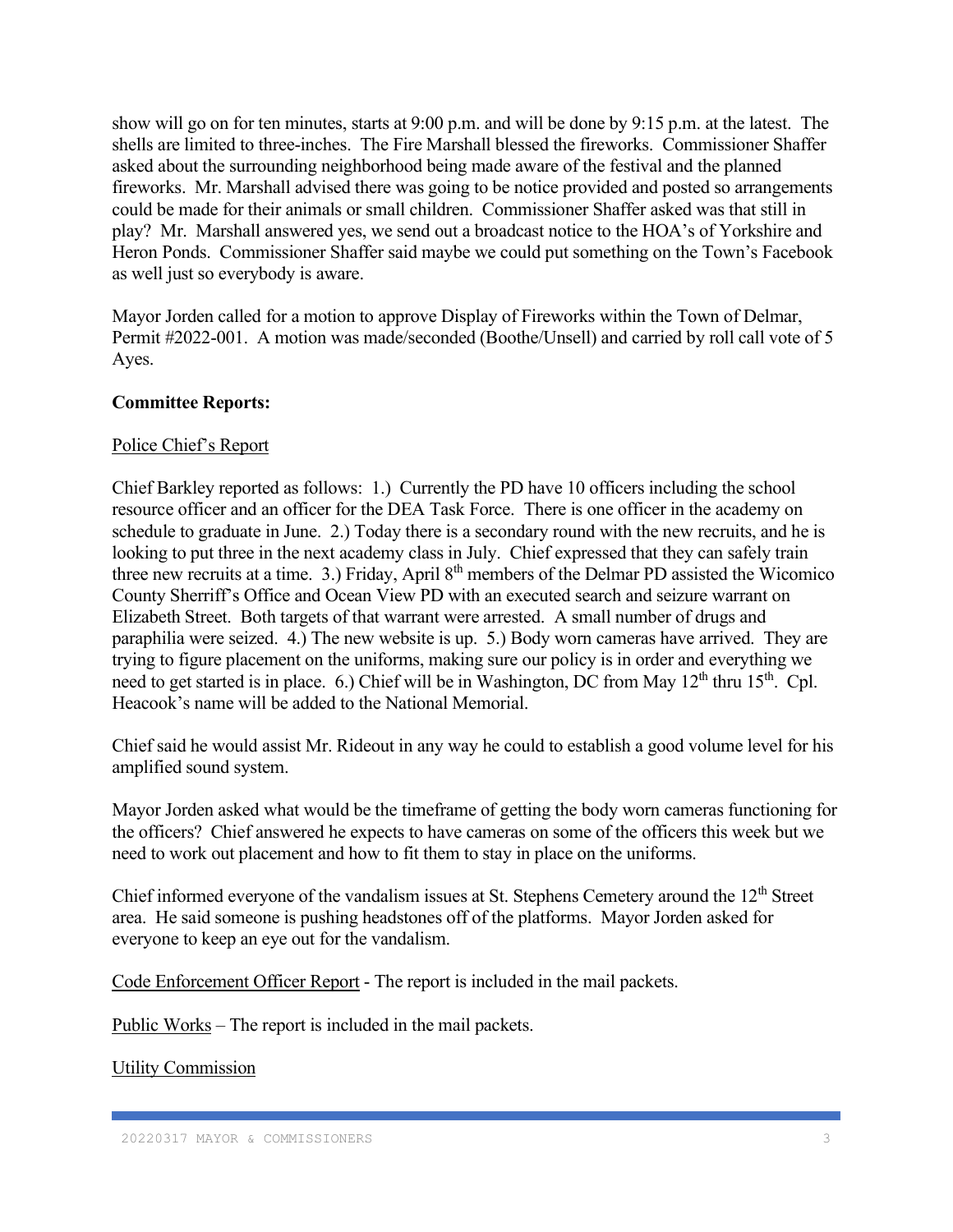Commissioner Unsell Reported as follows: 1.) Mr. Doug Marshall spoke for Mr. Jason Welch, the owner of the new restaurant proposed. He said there were \$65,000.00 in EDU fees to hook water and sewer to the building proposed for the restaurant. He expressed in the current situation that's an awful lot of money for a new restaurant to come up with. Mr. Welch and Mr. Marshall both made a plea for either waiving or reducing that EDU fee down from \$65,000.00.

Commissioner Unsell said that he and Vice Mayor Pase both agreed that Delmar has a lot of residential development and very little commercial development. He added that the Town really has a need for a 4-Star restaurant or a Pub restaurant. So, the Commission voted 3 to 1 to reduce the EDU fees by half making the EDU fees \$32,500.00 and to allow payment of those fees over twelve months following the issuance of the building permit. Mr. Marshall added that is a giant step in getting the restaurant in Delmar. 2.) The National Rural Water Association is shooting an educational video and invited, Superintendent of the Water Treatment Plant, Sophia Oberton, to fly to Florida at their expense to appear in that video.

## Planning & Zoning

Deputy Mayor Lenox reported as follows:

1. Dana Wright – New Porch Patio – Lot 389, 9346 Mulligan Way, Delmar, MD – Mr. Wright presented for a new porch patio per the attached drawings. Deputy Mayor Lenox mentioned that Mr. Wright has the approval through the Wood Creek HOA. He further mentioned a condition noted by the Planning and Zoning Commission. A revised site plan was asked to be submitted showing the rear, the addition entirely outside of the setback area which would be 10 feet.

Deputy Mayor Lenox asked for a motion to accept Planning and Zoning Commission's favorable recommendation to approve – Dana Wright – New Porch Patio – Lot 389, 9346 Mulligan Way, Delmar, MD, per the attached drawings. A motion was made/seconded (Shaffer/Boothe) and carried by roll call vote of 5 Ayes.

2. Brock Parker/Parker and Associates – New Home Build – 63A, 9101 New Bridge Drive, Delmar, MD – Please see attached email. Received new site plan 4/6/2022. Mr. Patel presented for a new home build per the attached drawings. Deputy Mayor Lenox mentioned that the Planning and Zoning Commission tabled this submittal because it is an unusually shaped lot and the Commission questioned the setbacks. Our code does require a pretty extensive rear yard setback, however due to the geometry of the property, we took a closer look. We concluded the increased setback from 10 feet to 15 feet and that's what shows on the modified site plan. Mr. Patel's new home build is 4,600 square feet.

 Deputy Mayor Lenox asked for a motion to accept Planning and Zoning Commission's favorable recommendation to approve – Brock/Parker and Associates – New Home Build – 63A, 9101 New Bridge Drive, Delmar, MD, as modified. A motion was made/seconded (Boothe/Unsell) and carried by roll call vote of 5 Ayes.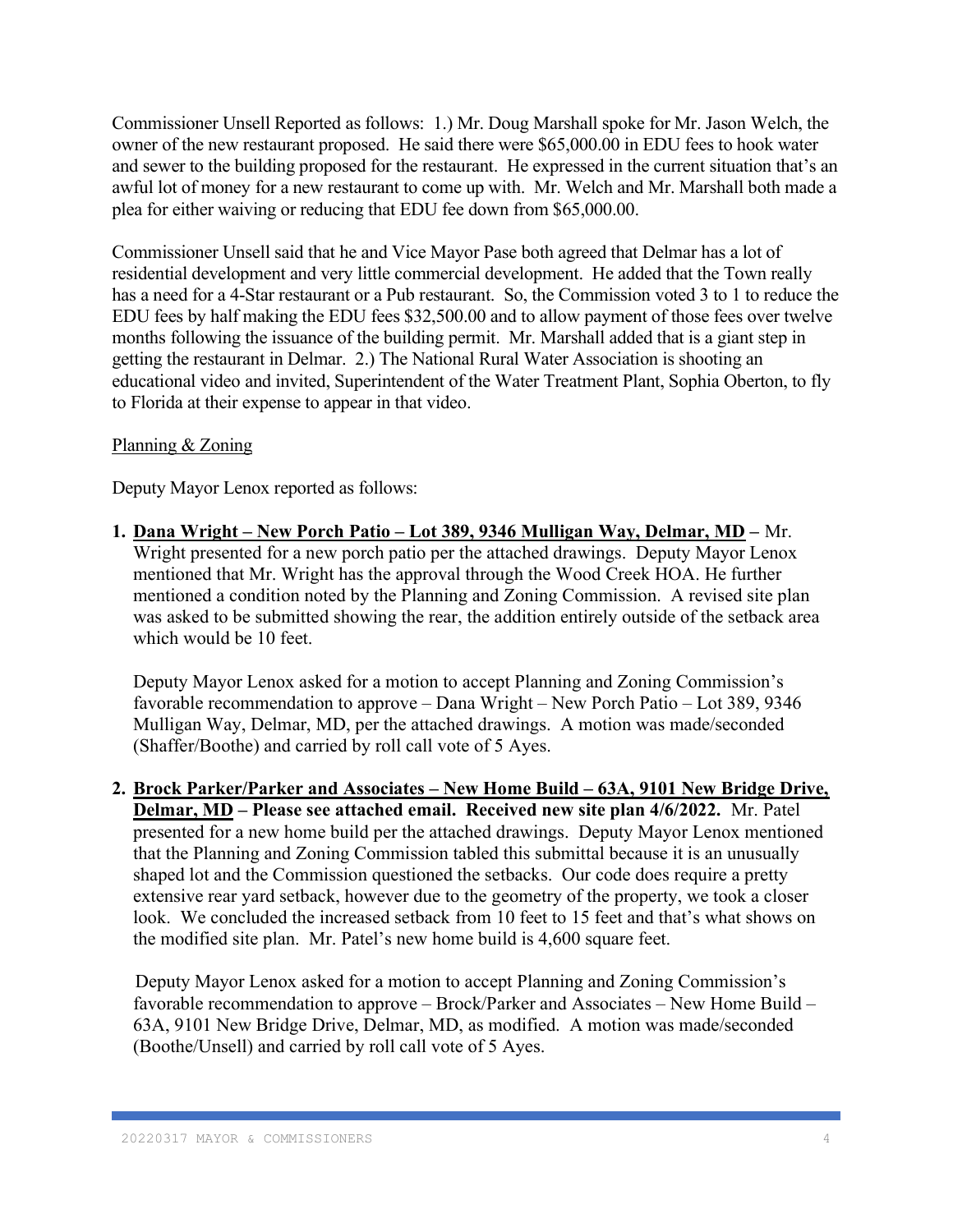## 3. Chris Brown/Ryan Homes – New Home Build – Wood Creek/Allegheny – Lot 387, 9342 Mulligan Way, Delmar, MD – Ms. Brown presented for a new home build per the attached drawings.

Deputy Mayor Lenox asked for a motion to accept Planning and Zoning Commission's favorable recommendation to approve – Chris Brown/Ryan Homes – New Home Build – Wood Creek/Allegheny – Lot 387, 9342 Mulligan Way, Delmar, MD, per the attached drawings. A motion was made/seconded (Shaffer/Boothe) and carried by roll call vote of 5 Ayes.

# 4. Chris Brown/Ryan Homes – New Home Build – Wood Creek/Hudson – Lot 338 A, 9373 Mulligan Way, Delmar, MD – Ms. Brown presented for a new home build per the attached drawings.

Deputy Mayor Lenox asked for a motion to accept Planning and Zoning Commission's favorable recommendation to approve – Chris Brown/Ryan Homes – New Home Build – Wood Creek/Hudson – Lot 338 A, 9373 Mulligan Way, Delmar, MD, per the attached drawings. A motion was made/seconded (Boothe/Shaffer) and carried by roll call vote of 5 Ayes.

# Town Manager's Report

Town Manager Bynum reported as follows:

1.) The spring clean-up will occur in Delmar, MD, April  $19<sup>th</sup>$ , on the Southeast quadrant of Town and April  $20<sup>th</sup>$ , on the southwest quadrant of Town. 2.) The Wicomico County tax sale for fiscal year 2022 and 2021 is set for Wednesday, June  $8<sup>th</sup>$ , at 10:00 a.m. at the Civic Center in the Midway Room. The Town has 37 properties on the tax sale list. Property owners have until June  $7<sup>th</sup>$ , 5:00 p.m. to satisfy any outstanding account(s). 3.) Offices and services will be closed on, April 15<sup>th</sup>, Good Friday in recognition of Easter weekend. 4.) For the month of June there will be no DE or MD Council/Commissioners meeting however, there will be a Joint Council meeting that has already been scheduled for May 23, 2022 at 6:30 p.m. for the Public Hearing for the proposed FY23 budget. In order not to cause a delay for the May 18 2022 Planning and Zoning agenda items, we will incorporate all regular business pertaining to the Delaware Council and Maryland Commissioners. The meeting change occurred due to the MML summer conference being held the same week as the regular scheduled Maryland meeting. The Mayor and three of the Commissioners will be attending the conference. She also added that although there will be no Utility, Delaware or Maryland meeting in the month of June, the Planning and Zoning Commission will still meet on June 23, 2022 as regularly scheduled.

# Council Comments

Commissioner Boothe commented Commissioner Unsell, Town Mgr. Bynum-King, some of the Office staff and himself have been working with the Lyons Brokerage Group on the insurance for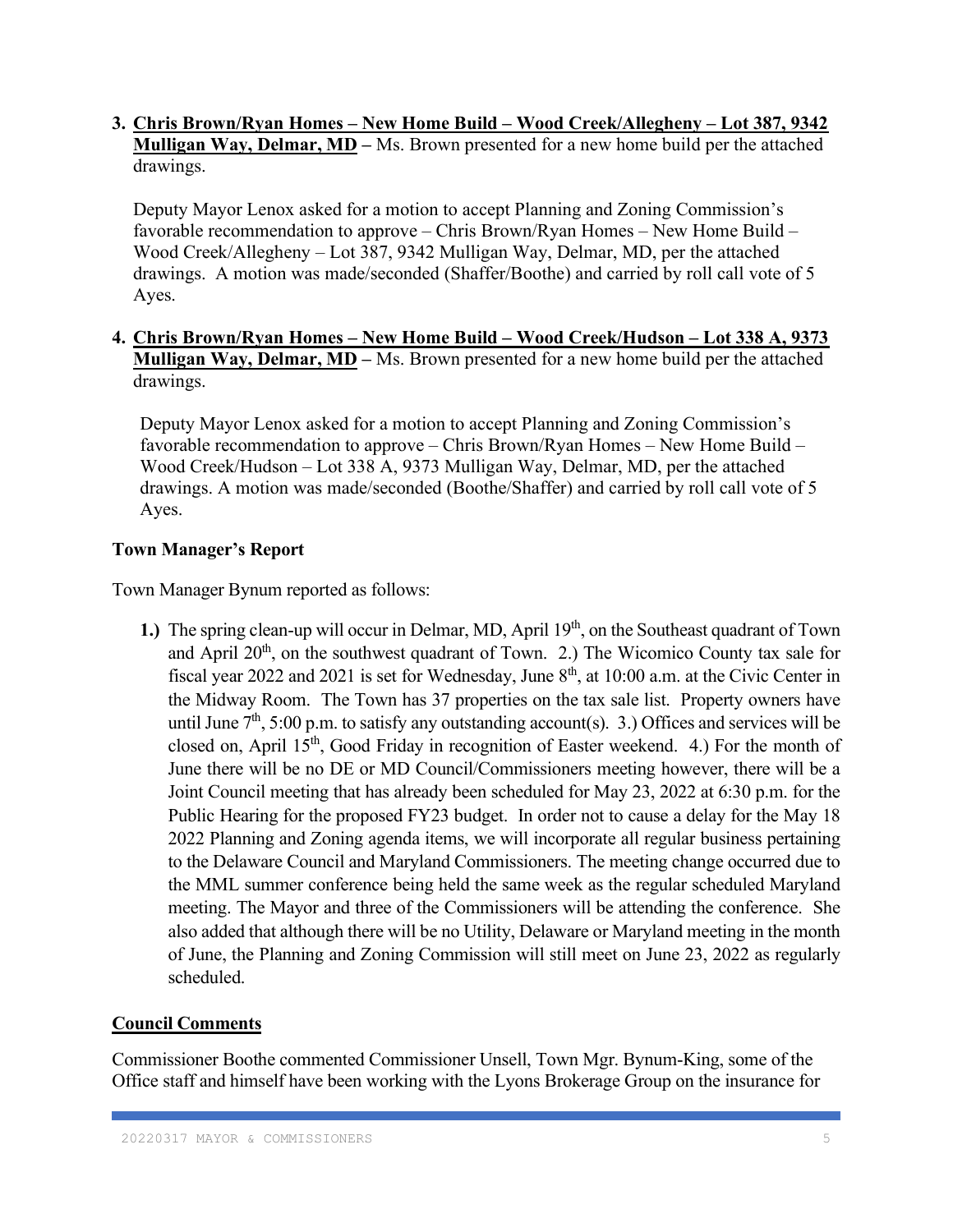the Town employees. He said at their last meeting there were a lot of options looked at. One of the things he and Commissioner Unsell liked was the numbers providing 50% of the dependents cost for the employees. That is something that has not been done in Delmar, currently the employees have to pay that full cost for dependent care. Percentage of cost share is still in budget discussions, but it looks very promising that it will be approved. He is very excited not just for the employees but for the citizens of Delmar because it helps them out but also helps retain employees.

Commissioner Shaffer commented he was proud of Commissioner Unsell on his work with the Utility Commission on helping trying to promote business here in Delmar. He further commented he thought it was a big step and he thought it was a wise step by the whole Utility Commission to move forward with the reduction in EDUs. He mentioned he is also proud of the work that Commissioner Unsell and Commissioner Boothe have done with the insurance; that's huge in acquiring new personnel and retaining them so we don't train people and have them to leave.

Commissioner Unsell said he conquered with everything Commissioner Shaffer said.

Deputy Mayor Lenox said he applauded Commissioner Unsell and Commissioner Boothe as well.

#### Public Comments: -

- 1. James Winn introduced himself and said he is running for County Council at large. They have been going around the county to put a name with a face so people know who is on the ballot. He described his business, hobbies, and places he has resided.
- 2. Julie Giordano introduced herself and said she is running for County Executive in Wicomico County. She said it was great to see the Mayor and Commissioners because they door knocked together and had a piece of this change. She further said it's great to see the whole thing come into fruition. She gave a little background about herself in that she is a teacher in Wicomico County for seventeen years, previously working in the public and private sectors, what she brings to the table as far as the budget and changes that need to be made.
- 3. Penny Glasgow commented as a lifelong resident of Delmar, to see the new Mayor and Commissioners and how they ran the meeting it made her heart explode. It just makes her so proud.

#### Adjournment

Mayor Jorden called for a motion moved and seconded (Boothe/Shaffer) and carried to adjourn with a roll call vote of 5 Ayes.